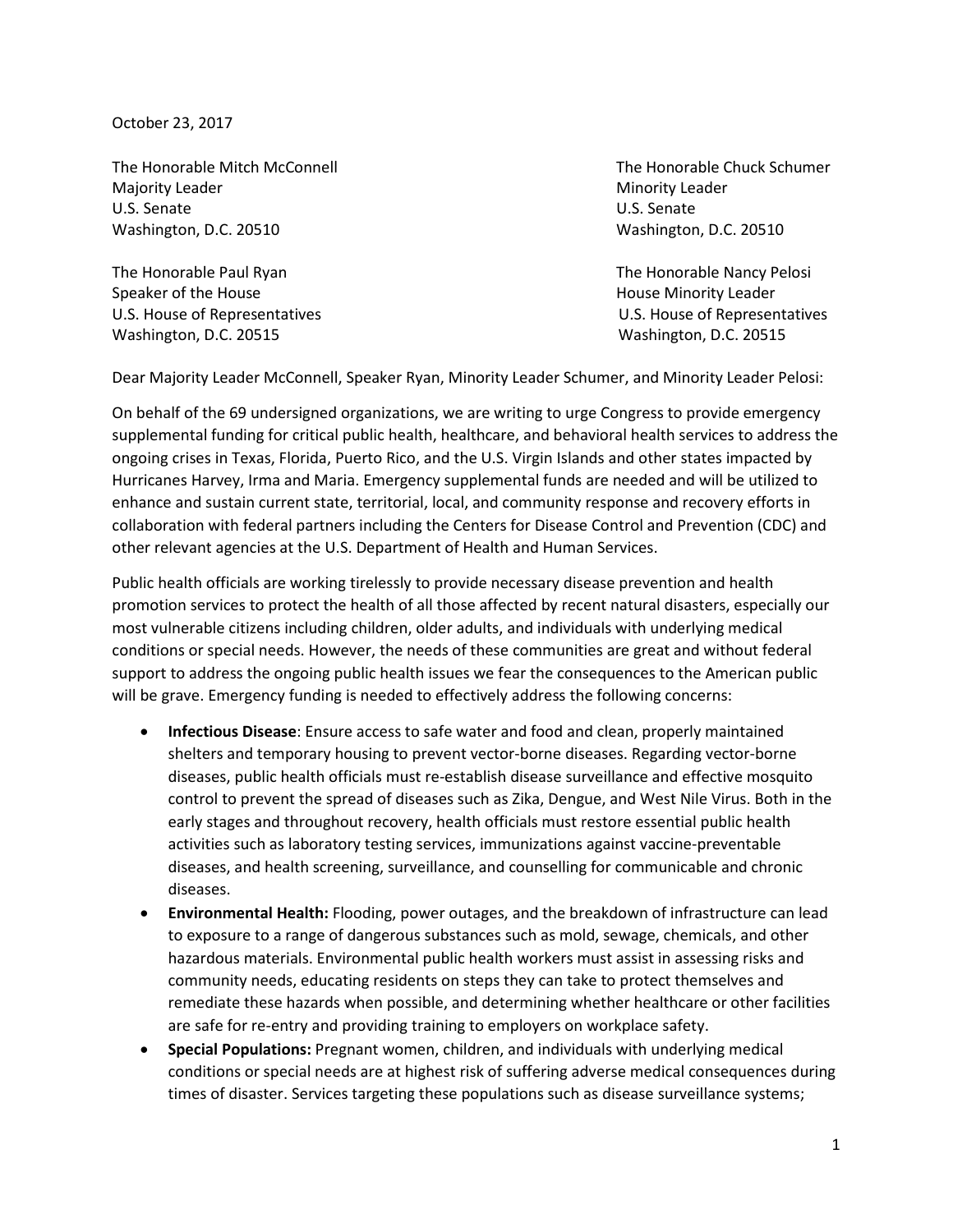counseling, testing, and treatment; and health education must be rapidly restored and maintained to ensure appropriate follow-up care and improved outcomes.

• **Access to Mental Health Services:** Funding should be available to state, territorial, local, and community efforts to support additional mental health professionals and enable research into long-term projects to fully meet the mental health needs of those coping with and recovering from disasters.

The public health community also urges Congress to continue its longstanding support of CDC's Public Health Emergency Preparedness Program and the Assistant Secretary for Preparedness and Response's Hospital Preparedness Program. These funds are critical to ensuring core capacities are in place before a disaster strikes.

Thank you for your time and consideration of this request. If you have questions or require additional information, please contact Carolyn Mullen [\(cmullen@astho.org\)](mailto:cmullen@astho.org), chief of government affairs and public relations at the Association of State and Territorial Health Officials.

Sincerely,

Academy of Nutrition and Dietetics American Academy of Pediatrics American Association of Colleges of Pharmacy American Congress of Obstetricians and Gynecologists American Liver Foundation American Lung Association American Lung Association American Public Health Association American Society for Microbiology American Society of Hematology American Thoracic Society Association for Professionals in Infection Control and Epidemiology Association of American Medical Colleges Association of Immunization Managers Association of Maternal & Child Health Programs Association of Minority Health Professions Schools, Inc. Association of Public Health Laboratories Association of Schools and Programs of Public Health Association of State and Territorial Dental Directors Association of State and Territorial Health Officials Big Cities Health Coalition Children's Environmental Health Network Coalition for Clinical & Translational Science Coalition for Health Funding Commissioned Officers Association of the USPHS, Inc. Council of State and Territorial Epidemiologists Digestive Disease National Coalition Dystonia Medical Research Foundation Every Child By Two GBS|CIDP Foundation International